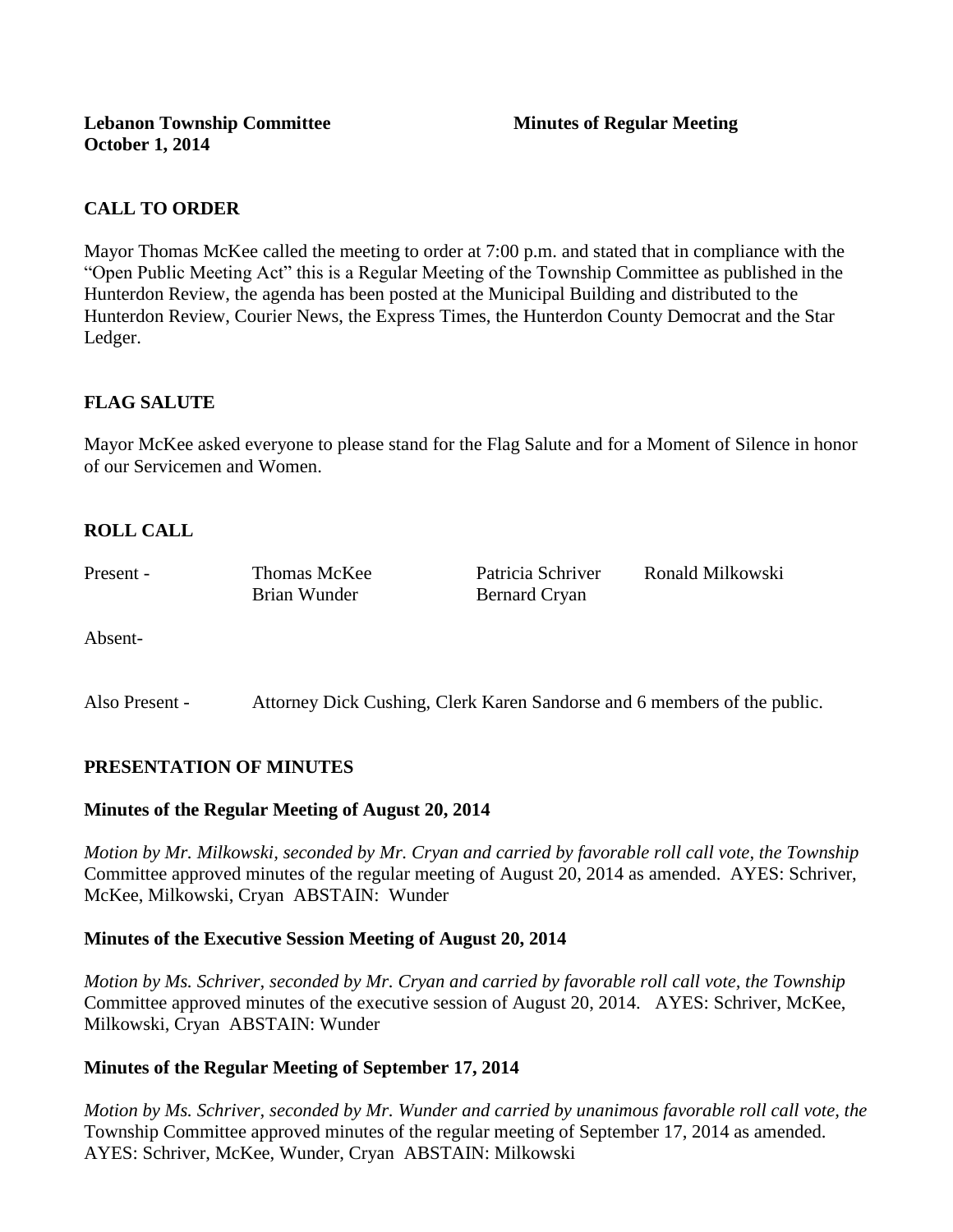LTCM 10/15/2014 Page 2 of 8

## **Minutes of the Executive Session Meeting of September 17, 2014**

*Motion by Mr. Wunder, seconded by Ms. Schriver and carried by unanimous favorable roll call vote, the*  Township Committee approved minutes of the executive session of September 17, 2014. AYES: Schriver, McKee, Wunder, Cryan ABSTAIN: Milkowski

### **PUBLIC COMMENTS – for agenda items only.**

*Motion by Ms. Schriver, seconded by Mr. Cryan and carried by unanimous favorable roll call vote, the* Township Committee opened the public comment portion of the meeting at 7:06.

There were no comments from the public

*Motion by Ms. Schriver, seconded by Mr. Cryan and carried by unanimous favorable roll call vote, the* Township Committee closed the public comment portion of the meeting at 7:07.

### **RESOLUTIONS**

#### **Resolution No. 68 -2014 – Grant Application – Anthony Road Pavement Overlay**

*Motion by Mr. Cryan, seconded by Mr. Wunder and carried by unanimous favorable roll call vote*, *the* Township Committee approved Resolution No. 68-2014 as written below**.** 

# Township of Lebanon Resolution No. 68-2014

Resolution: Approval to submit a grant application and execute a grant contract with the New Jersey Department of Transportation for the Anthony Road Pavement Overlay project.

NOW, THEREFORE, BE IT RESOLVED that Council of Lebanon formally approves the grant application for the above stated project.

BE IT FURTHER RESOLVED that the Mayor and Clerk are hereby authorized to submit an electronic grant application identified as MA-2015-Anthony Road Improvements-00345 to the New Jersey Department of Transportation on behalf of Lebanon Township.

BE IT FURTHER RESOLVED that the Mayor and Clerk are hereby authorized to sign the grant agreement on behalf of (Lebanon Township) and that their signature constitutes acceptance of the terms and conditions of the grant agreement and approves the execution of the grant agreement.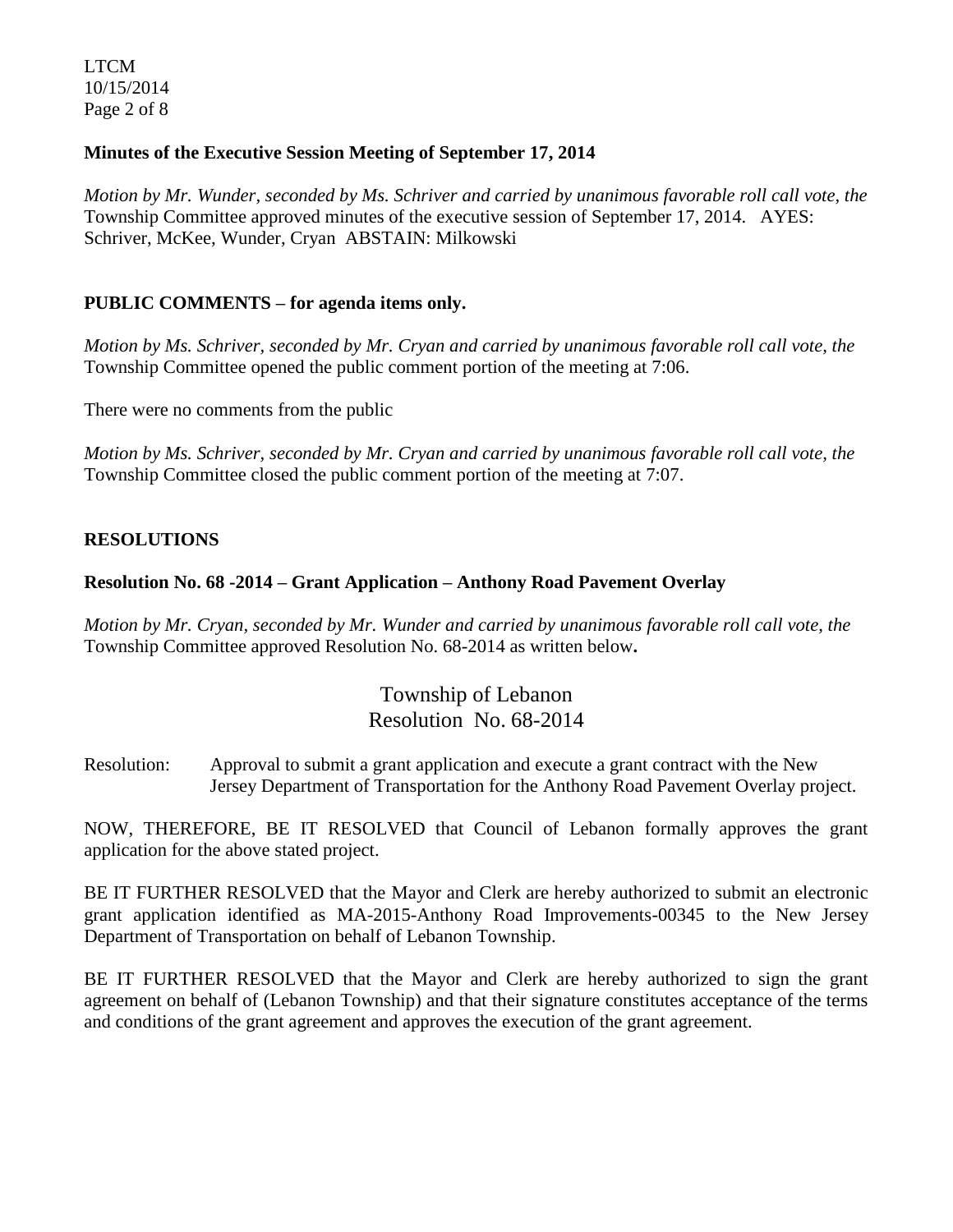## LTCM 10/15/2014 Page 3 of 8

## **OLD BUSINESS**

### **Maintenance of Old Spruce Run Turnpike**

Mayor McKee stated that Mr. Shembari and Mr. Stevens attended the September 17, 2014 meeting to state their concerns with Old Spruce Run Turnpike Road. They made valid points as to why the Township should continue to maintain the roadway.

Ms. Schriver stated that she feels that the gentlemen did their homework and that the Township should continue to maintain the road for the residents and the veterans that meet there.

Mr. Milkowski stated that he spoke to the tax assessor several times and was informed that when Route 31 was realigned the roadway was deeded back to the homeowners. On the tax map it shows that the property lines run up to the Route 31 right-of-way. Mr. Milkowski stated that it is a private lane and that is what it amounts to.

Mr. Wunder stated that it had been discussed to send a letter to the State and asked what the status is. Mayor McKee stated that a letter can be sent to the State, however; he is concerned that they may not respond at this time.

Mayor McKee noted that the Township faced this issue in 1970 when due to State budgetary constraints, decided that they would no longer plow Old Spruce Run Turnpike Road. A year passed with the road not being maintained before the residents came to the Township Committee to state their concerns. The Committee thoroughly looked into the matter and was unable to produce a deed that actually claimed who the land belonged to. The Committee then looked to see if there was ever a dedication to the Township but they were unable to find one. Mayor McKee found this information in an article from the Hunterdon County Democrat, dated August 9, 1977. Mayor McKee stated that he feels that the Township should continue to take care of road and possibly reach out to the State.

Mr. Cryan stated that the Township has been providing maintenance for the roadway for quite a bit of time and is not sure that the savings would outweigh the ill feelings of the residents. Mr. Cryan also stated that the safety potential with the school buses picking up the children is also a concern. Mr. Cryan noted that the road is not only used by the property owners, it is also used by the public. Mr. Cryan stated that he feels that the Township should continue to plow the roadway and that the DPW Manager does not feel that there is a problem in plowing it.

*Motion by Mr. Wunder, seconded by Ms. Schriver and carried by favorable roll call vote*, *the Township* Committee authorized the DPW Manager to continue plowing Old Spruce Run Turnpike Road. AYES: Schriver, McKee, Wunder, Cryan NAYS: Milkowski

## **Cell Tower**

Mayor McKee stated that a check in the amount of \$6766.67 was received from Sprint/Nextel for the Municipal Complex cell tower rent. The Committee needs to decide if they are going to accept the amount or to seek back rent to March 2013.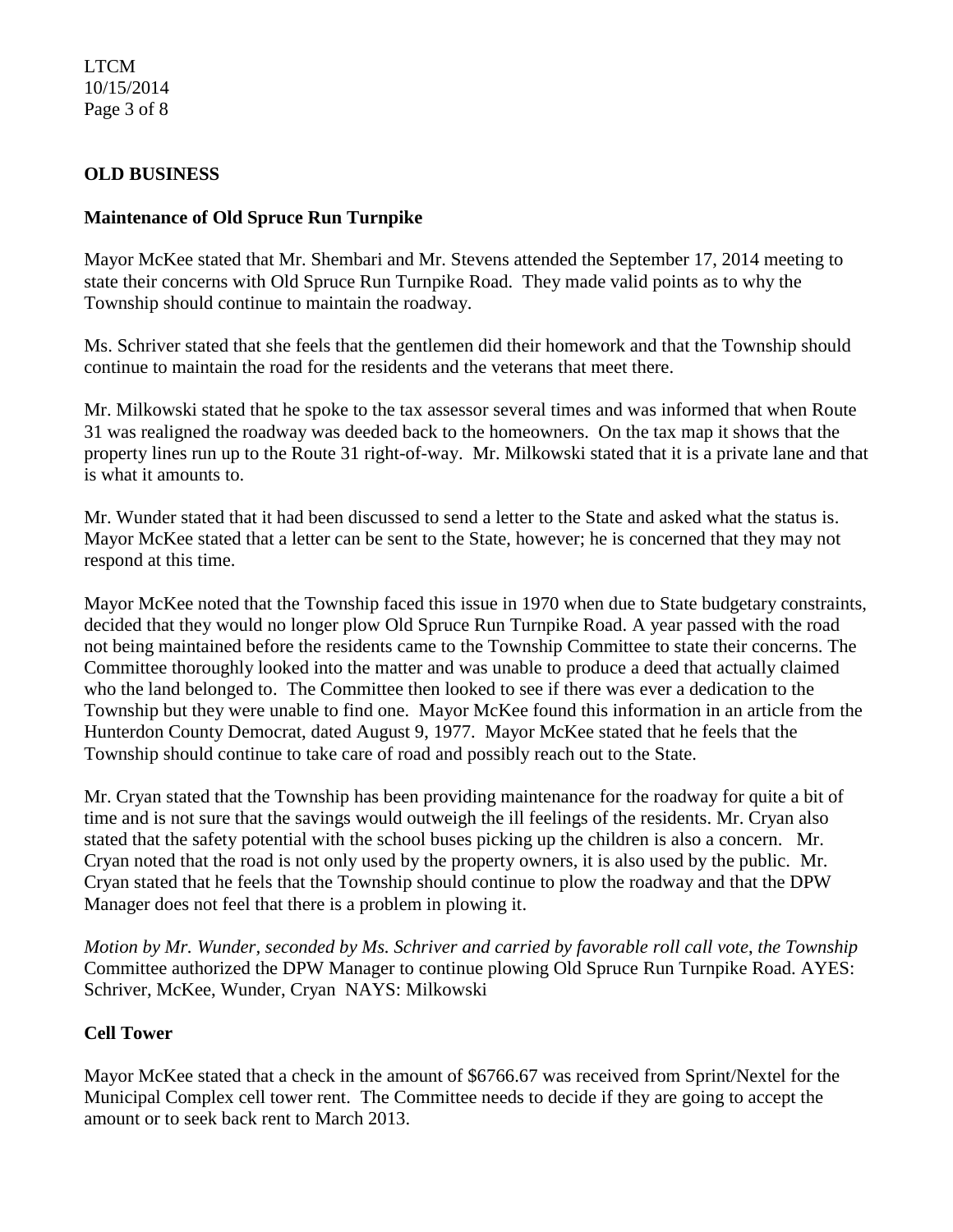LTCM 10/15/2014 Page 4 of 8

Attorney Cushing stated that initially he had suggested that the Township should inform Nextel that they cannot connect on the tower because they have not paid the rent. However, in thinking about it, Attorney Cushing does not think that it is a good idea and feels that a letter should be sent stating the Township's position and providing them with past correspondence showing the history.

## **Newport Road – Donation of Glass Property**

Attorney Cushing stated that his office is sending Ms. Glass the deed and they are attempting to establish a closing date. The question of the payment of taxes has been brought up and Attorney Cushing is trying to resolve that issue also.

## **Squad Call**

Mr. Milkowski stated that he was involved in a squad call in which the local squad responded. Mr. Milkowski stated that they responded promptly and handled themselves well. The patient was very happy with the way she was treated. Mr. Milkowski stated that the crew was very good and second to none.

### **NEW BUSINESS**

### **Fire Department Request to Utilize Retired Police Patrol Vehicle – Dodge Durango #19-15**

Fire Chief, Edd Shaffer, sent a letter to the Committee on behalf of the Fire Department, to request the Police Dodge Durango, #19-15, which is being retired. The Fire Department would like to replace their Dodge Durango as it is going to require extensive repairs in the near future. Chief Shaffer stated that he spoke with Chief Mattson and was informed that a new vehicle has been ordered for the Police Department and that they will be taking #19-15 off the road. Chief Mattson is hopeful that this will happen within the next few weeks.

Mr. Cryan stated that he spoke to the DPW Manager and there is a need for a vehicle in the DPW also. They need a vehicle to pick up parts and so forth without having to take a larger truck. Mr. Cryan stated that he would like to obtain more information and for the Committee to then discuss where the vehicle should go.

#### **Fire Department Request for the Purchase of Radios**

Mayor McKee stated that the Fire Department sent a letter to the Committee requesting to use their 2013 donation of \$60,000.00 to purchase new mobile and portable radio equipment. The donation was to be used for generators, however; a grant was obtained through the Township's OEM to acquire the generators. The Fire Department is hoping to now use the funds for the purchase of radios. Hunterdon County is phasing out the use of current low ban radios, which have been used for years. All fire departments in the County will be required to use Ultra High Radio Ban UHF. The new radios will improve radio communications and as well as safety for the firemen.

Mr. Milkowski stated that the County has been talking about this program for a few years. It is now mandatory for all departments to be switched over to the new radios. The Fire Department was informed that they must be on the Ultra High frequency by January 1, 2015. The radios they have at this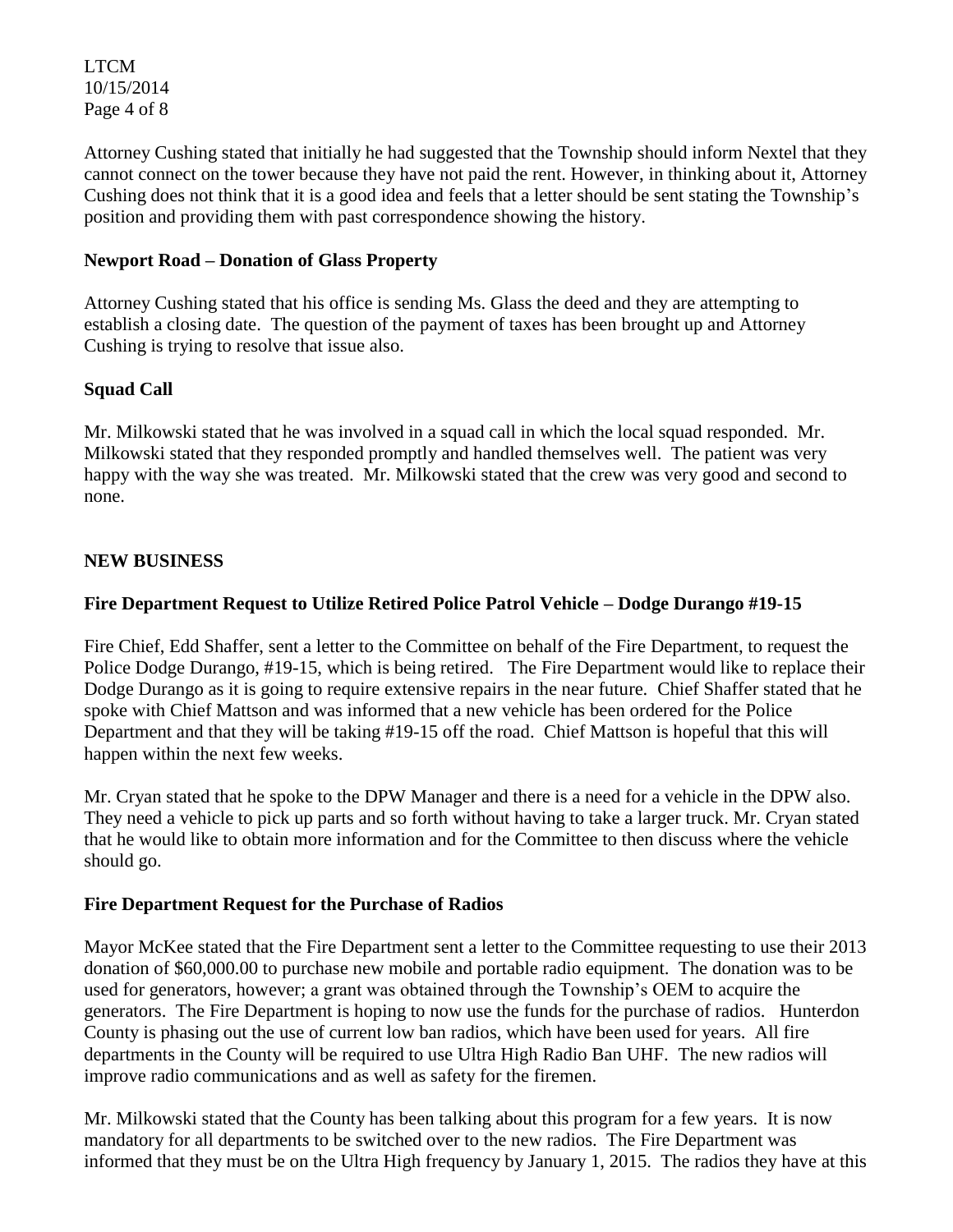LTCM 10/15/2014 Page 5 of 8

time cannot be converted. Mr. Milkowski stated that if the Fire Department had purchased the radios early they would not have been able to use them until the system was put in. Mr. Milkowski stated that until the County was ready to switch over there was no reason to purchase them. Mr. Milkowski stated that all Fire Departments in the County will need to make the switch in the radios.

The matter will be added to the next meeting agenda.

## **Cancel November 19, 2014 Committee Meeting Due to the League Conference**

The Township Committee canceled the November 19, 2014 meeting due to the NJ League of Municipalities Conference.

## **PRESENTATION OF VOUCHERS**

Committee Members provided a description of vouchers exceeding \$1000.00.

*Motion by Ms. Schriver, seconded by Mr. Wunder and carried by unanimous favorable roll call vote, the* Township Committee approved the October 1, 2014 bill list in amount of \$ 80,371.05.

### **CORRESPONDENCE**

a. Hunterdon County YMCA – Thank You Letter

## **PUBLIC COMMENTS**

*Motion by Ms. Schriver, seconded by Mr. Cryan and carried by unanimous favorable roll call vote, the* Township Committee opened the public comment portion of the meeting at 7:36 p.m.

Ms. Laurie Ann Williams asked how many radios are needed for the fire dept. She explained that she is a member of the CERT Team for Hunterdon County and knows that they have approximately 144 radios. Ms. Williams stated that if there is an emergency in timing for purchasing the Fire Department radios possibly the Township can borrow them from the County. Ms. Williams asked the Committee if they would like her to ask the County. Mr. Milkowski will talk to the Fire Chief to see if he is interested.

Mr. Anthony Casale looked at correspondence from Sprint and they were supposed to provide a Certificate of Insurance for the cell tower, however; they have a memorandum of insurance which the Township would have to view online. Mr. Casale questioned if it is safe in not having the actual certificate. Attorney Cushing suggested that the insurance agent should answer the question. Mr. Casale stated concerns he has with the three different dates for the commencement of rent during the 2013 year. Mr. Casale asked what initiated the interest in obtaining rent back to those specific dates. Attorney Cushing stated that he confirmed with the Nextel attorney that rent would commence May 7, 2014. Mr. Casale questioned why that date was the date agreed upon and stated that he feels that the Township should seek rent back farther. Attorney Cushing asked Mr. Casale to put his points on paper for his and the Committee's review.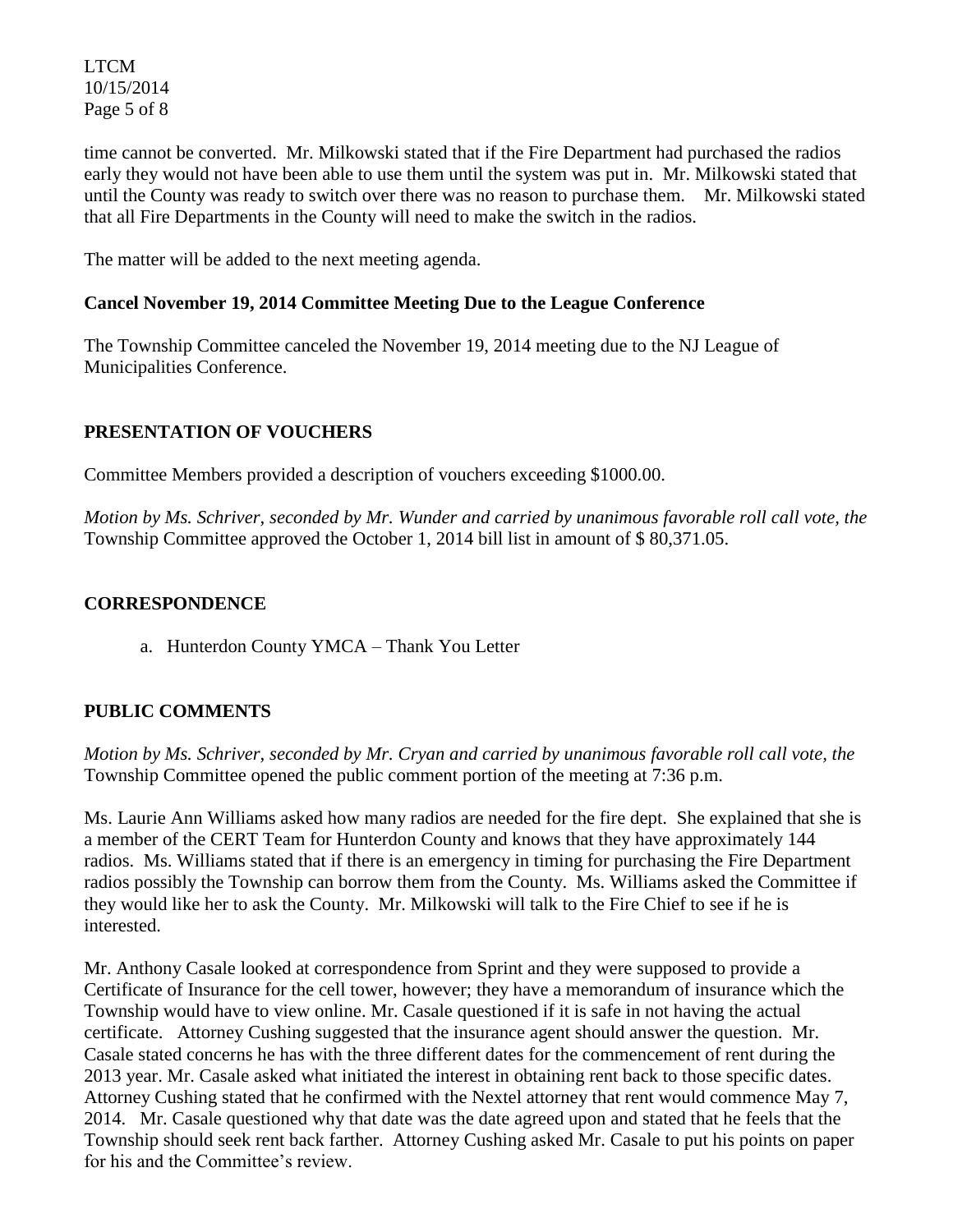LTCM 10/15/2014 Page 6 of 8

Mr. Casale asked what Verizon's thoughts are on the commencement of rent. Attorney Cushing stated that he is not sure.

Mr. Casale asked about the rent increase. Attorney Cushing stated that the Township did receive the rent increases.

*Motion by Ms. Schriver, seconded by Mr. Cryan and carried by unanimous favorable roll call vote, the* Township Committee closed the public comment portion of the meeting at 7:48 p.m.

### **Resolution No. 69 -2014 –Executive Session**

*Motion by Ms. Schriver, seconded by Mr. Cryan and carried by unanimous favorable roll call vote, the* Township Committee approved Resolution No. 69-2014 and convened in executive session at 7:49 p.m.

## TOWNSHIP OF LEBANON COUNTY OF HUNTERDON STATE OF NEW JERSEY RESOLUTION NO. 69-2014 RESOLUTION AUTHORIZING EXECUTIVE SESSION

WHEREAS, the Open Public Meetings Act; *N.J.S.A.* 10:4-6 *et seq*., declares it to be the public policy of the State to insure the right of citizens to have adequate advance notice of and the right to attend meetings of public bodies at which business affecting the public is discussed or acted upon; and

WHEREAS, the Open Public Meetings Act also recognizes exceptions to the right of the public to attend portions of such meetings; and

 WHEREAS, the Mayor and Committee find it necessary to conduct an executive session closed to the public as permitted by the *N.J.S.A*. 40:4-12; and

 WHEREAS, the Mayor and Committee will reconvene in public session at the conclusion of the executive session;

 NOW, THEREFORE, BE IT RESOLVED by the Mayor and Committee of the Township of Lebanon, County of Hunterdon, State of New Jersey that they will conduct an executive session to discuss the following topic(s) as permitted by *N.J.S.A*. 40:4-12:

\_\_\_\_\_\_A matter which Federal Law, State Statute or Rule of Court requires be kept confidential or excluded from discussion in public (Provision relied upon:

 $\qquad \qquad ; \qquad$ 

\_\_\_\_\_\_A matter where the release of information would impair a right to receive funds from the federal government;

\_\_\_\_\_\_A matter whose disclosure would constitute an unwarranted invasion of individual privacy;

 $X$  A collective bargaining agreement, or the terms and conditions thereof (Specify contract: \_\_\_\_\_\_\_\_\_\_\_\_\_\_\_\_\_\_\_\_\_\_\_\_\_\_\_\_\_\_\_\_\_\_\_\_\_\_\_\_\_\_\_);

 A matter involving the purpose, lease or acquisition of real property with public funds, the setting of bank rates or investment of public funds where it could adversely affect the public interest if discussion of such matters were disclosed; Real Estate Acquisitions;

Tactics and techniques utilized in protecting the safety and property of the public provided that their disclosure could impair such protection;

\_\_\_\_\_\_Investigations of violations or possible violations of the law;

 X Pending or anticipated litigation or contract negotiation in which the public body is or may become a party; (The general nature of the litigation or contract negotiations is**: Centurion**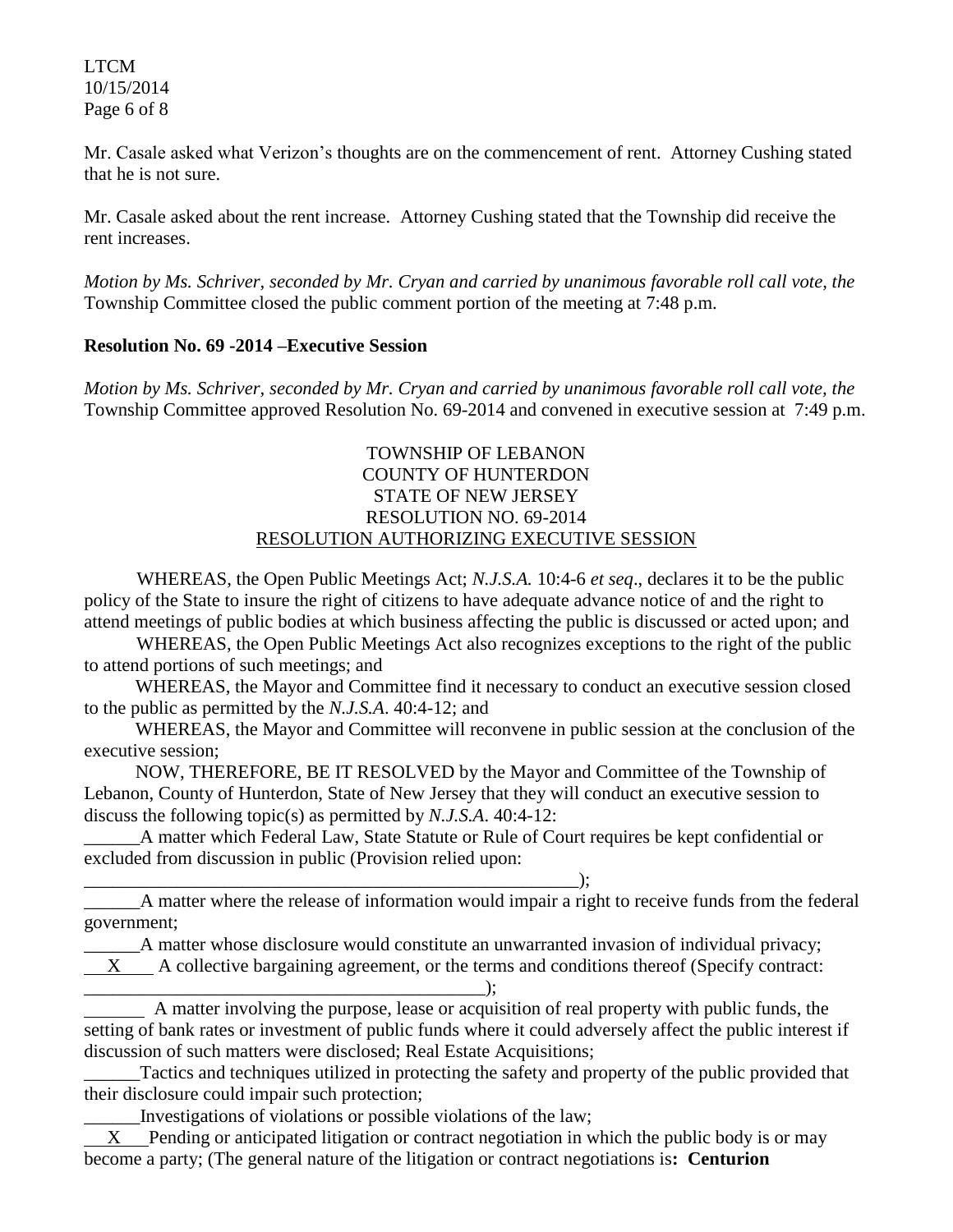LTCM 10/15/2014 Page 7 of 8

 Professional Service Contracts\_\_\_\_\_\_. The public disclosure of such information at this time would have a potentially negative impact on the municipality's position in the litigation or negotiation; therefore this information will be withheld until such time as the matter is concluded or the potential for negative impact no longer exists.

 Matters falling within the attorney-client privilege, to the extent that confidentiality is required in order for the attorney to exercise his or her ethical duties as a lawyer; (The general nature of the matter is:

OR the public disclosure of such information at this time would have a potentially negative impact on the municipality's position with respect to the matter being discussed; therefore this information will be withheld until such time as the matter is concluded or the potential for negative impact no longer exists.*)*;

 Matters involving the employment, appointment, termination of employment, terms and conditions of employment, evaluation of the performance, promotion or disciplining of any specific prospective or current public officer or employee of the public body, where all individual employees or appointees whose rights could be adversely affected have not requested in writing that the matter(s) be discussed at a public meeting; (The employee(s) and/or general nature of discussion is: Union Contract the public disclosure of such information at this time would violate the employee(s) privacy rights; therefore this information will be withheld until such time as the matter is concluded or the threat to privacy rights no longer exists.;

\_\_\_\_\_\_Deliberation occurring after a public hearing that may result in the imposition of a specific civil penalty or loss of a license or permit;

BE IT FURTHER RESOLVED that the Mayor and Committee hereby declare that their discussion of the subject(s) identified above may be made public at a time when the Township Attorney advises them that the disclosure of the discussion will not detrimentally affect any right, interest or duty of the Township or any other entity with respect to said discussion.

BE IT FURTHER RESOLVED that the Mayor and Committee, for the reasons set forth above, hereby declare that the public is excluded from the portion of the meeting during which the above discussion shall take place.

Attorney Cushing stated that during the Executive Session he had a discussion with the Township Committee regarding the Centurion vs. Walter Poppe litigation. The matter was brought on by Centurion Companies, who was a subcontractor for Walter Poppe General Contractors, in connection with the construction of the new DPW garage. Mr. Poppe's company was discharged from the project because it did not fulfill its contractual obligations. Prior to Mr. Poppe being released there were lien claims filed by seven subcontractors. Two payments had been made to Mr. Poppe, based on a certification of the architect that the work had been completed. A third payment, in the amount of approximately \$58,200.00, was certified by the architect but not paid to Mr. Poppe. This was due to the Township receiving lien claims from the subcontractors indicating that they hadn't been paid . The Township was ultimately sued by Centurion who claims to be the largest lien holder. The Township insisted through a legal procedure that Centurion had to join the other lien holders to join as parties. All but two have participated in the litigation. They have come to an agreement, among themselves, as to the allocation of the \$59,290.00. The question was raised, during the lawsuit, as to the role of the Centurion Claimant, however; for economic reasons it makes sense to resolve the matter for the amount being held by the Township for the lien holders. The lien holders who did participate in the litigation where; Centurion, Dumont, Stothoff , Intermark and Rotada Contracting. Those who did not participate were; Tiemeyer and Plushanski.